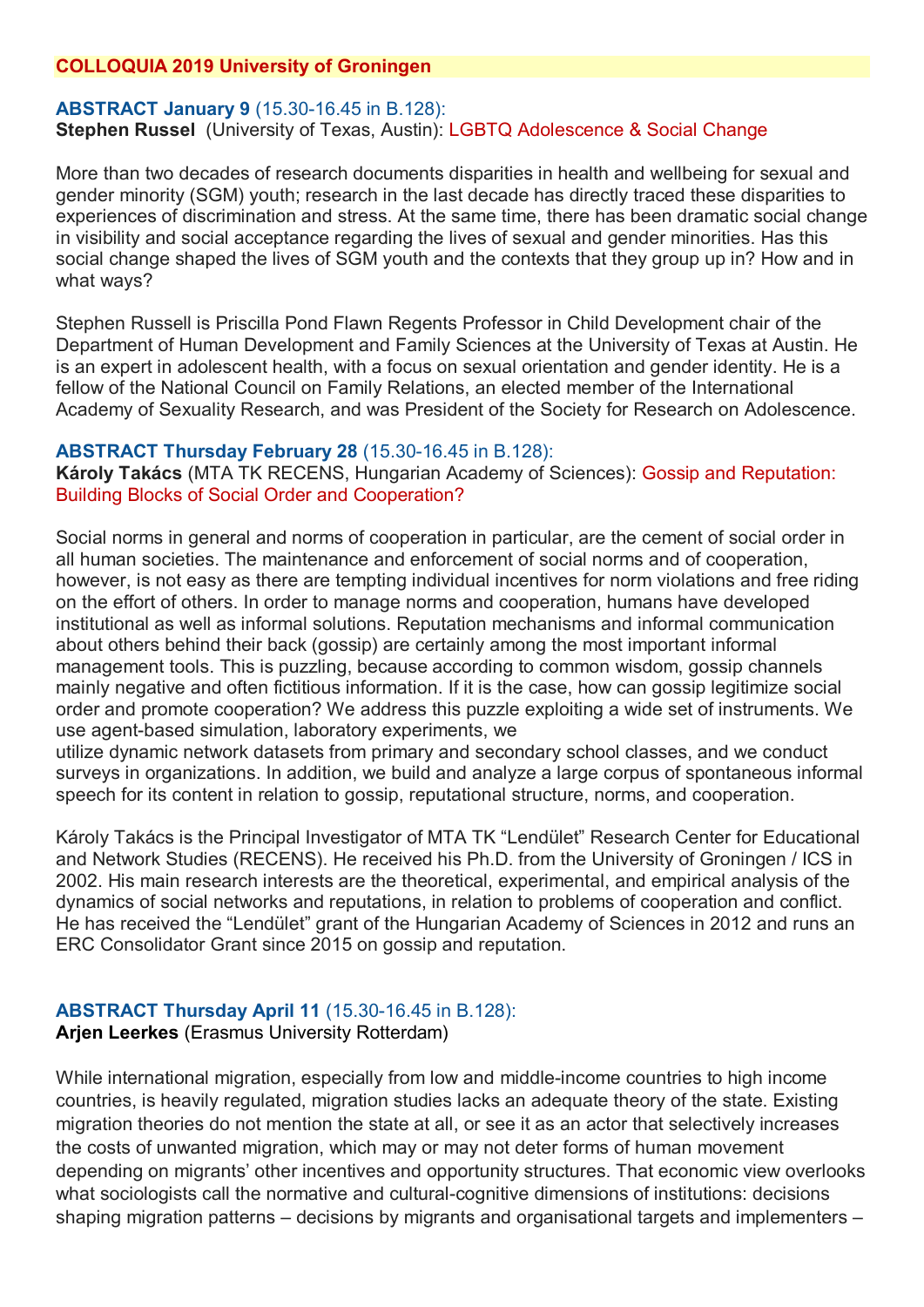are also informed by the, partly unconscious, assessments regarding the appropriateness of immigration control. In this talk, I sketch the contours of a new migration theory that will help us to better understand the intended and unintended migration outcomes of the governmental regulation of migration. I illustrate the theory with examples from my research and a discussion of the consequences of the rise of 'globalised citizenship', which puts considerable pressure on the effectiveness of immigration control. Central principles of immigration control - such as the principle that employers should hire national citizens when employment opportunities are scarce, or that idea asylum seekers should 'stay in the region' – have become less accepted, including in the eyes of inhabitants of poorer countries. I also explain how navigating Burawoy's 'sociological division of labour' (professional sociology, policy sociology, public sociology, critical sociology) eventually resulted in a Personal Chair at the Maastricht Graduate School of Governance in 2018.

Arjen Leerkes ([www.arjenleerkes.nl](https://www.google.com/url?q=http%3A%2F%2Fwww.arjenleerkes.nl&sa=D&ust=1559395797457000&usg=AFQjCNH6pmGksVpajB4XpJFoSpcaicrKWg)) is a Full Professor of Migration, Securitization and Social Cohesion at the Maastricht Graduate School of Governance, and an Associate Professor of Sociology at Erasmus University Rotterdam. He is also affiliated with the Research and Documentation Centre (WODC) of the Dutch Ministry of Justice and Security. He has published widely on the social operation of immigration regimes (especially examining the effectiveness and perceived legitimacy of immigration control), and immigration and crime (especially examining how the context of reception shapes immigrant crime patterns).

# **ABSTRACT Thursday May 23** (15.30-16.45 in B.128):

**Michael Windzio** (University of Bremen): Effects of intergenerational closure-dynamics on negative ties in schools

In our study, we distinguish between two forms intergenerational closure. We enhance J. Coleman's famous concept by suggesting different mechanisms: first, children establish network ties because of the acquaintance among their parents, which often results from community organization and creates opportunities to meet, to become acquainted, and then become friends. Second, children make friends first and their parents get involved due to children's friendships afterwards, so children's friendships emerge first and parents networks second. Using longitudinal social network data from a small school classes we disentangle these two different dynamics of intergenerational closure in the first step of our analysis. Results of stochastic actor-based models (SOAMs) support both mechanisms. In a second step, we test the effect of the share of immigrants on intergenerational closure, and finally, regress the densities of school violencenetworks on the strength of each mechanism of intergenerational closure. Results suggest that both mechanisms of intergenerational closure seem to reduce violence in school-classes.

Michael Windzio, Prof. of Sociology, (SOCIUM) University of Bremen. His research interests include Global Migration, Integration, Residential Segregation, Quantitative Methods, Network Analysis, Education and Social Structure, Sociology of Organizations, Delinquency. Patrick Kaminski started his dual Ph.D. in Sociology and Complex Systems & Networks as an NRT fellow. He is part of a research project on identifying prescription opioid abusers ("doctor shoppers") using machine learning and social network analysis techniques.

# **ABSTRACT Monday June 17** (15.30-16.45 in B.128):

**Brett Laursen** (Florida Atlantic University): Peer Pressure During Adolescence: What's a Parent Supposed to Do?

Adolescence is a period of heightened susceptibility to peer influence. In this talk I review the evidence for peak peer pressure at mid-adolescence and argue that to stay relevant, parents must reconceptualize what it means to be influential. Exercising influence during the adolescent years is less a function of directing child behavior and more a function of maintaining positive relationships.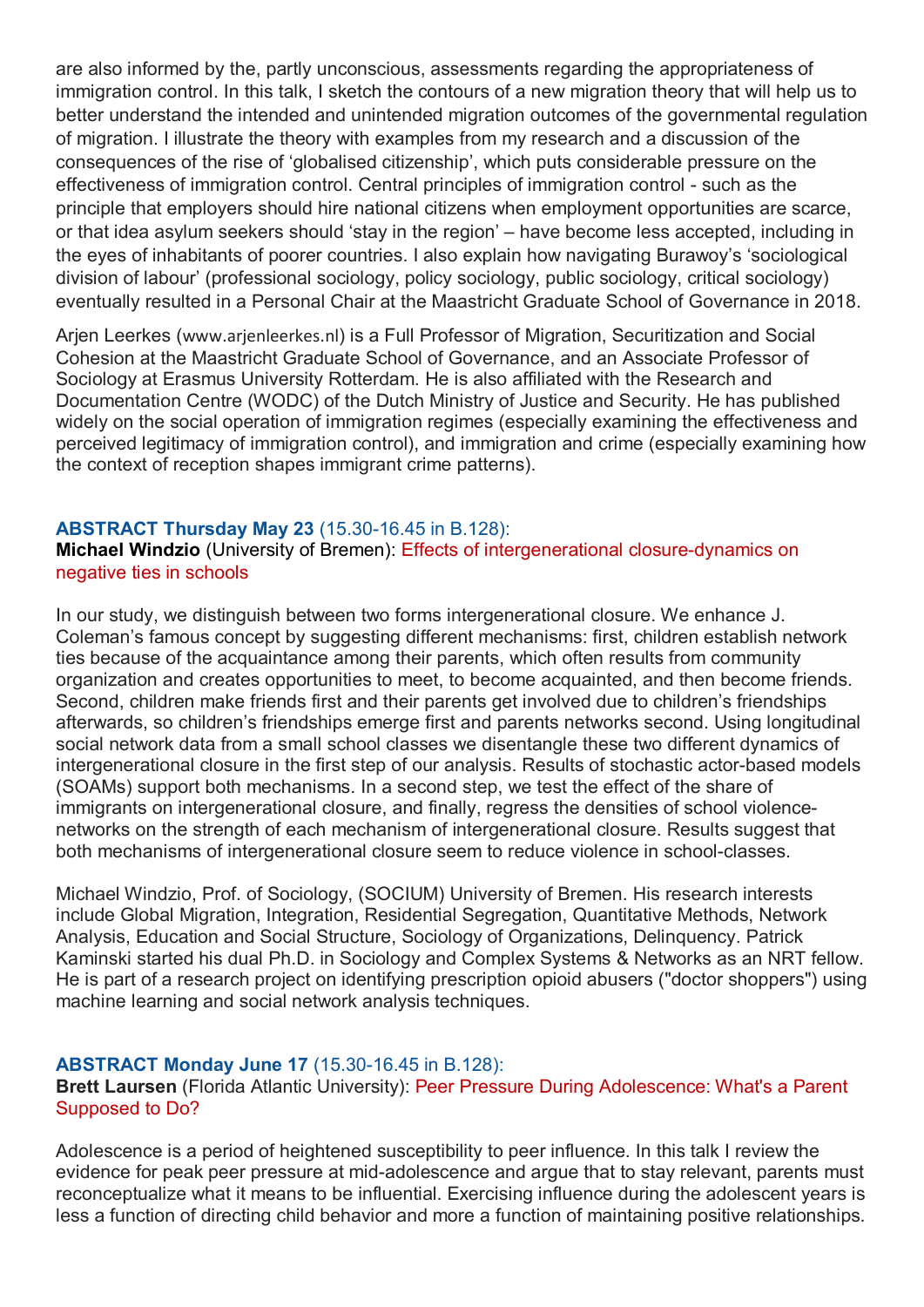Brett Laursen is Professor of Psychology and Director of Graduate Training at Florida Atlantic University. He received his Ph.D. in Child Psychology from the Institute of Child Development at the University of Minnesota, USA. Prof. Laursen holds an Honorary Doctorate from Örebro University, Sweden, and is Docent Professor of Social Developmental Psychology at the University of Jyväskylä, Finland. He is currently the Editor-in-Chief of the International Journal of Behavioral Development. Prof. Laursen's research concerns adolescent relationships with parents, friends, and romantic partners, and the influence of these relationships on social and academic adjustment. His work has been supported by grants from the US National Institute of Child Health and Human Development, the US National Institute of Mental Health, and the US National Science Foundation. Prof. Laursen has co-edited several books, including the Handbook of Peer Interactions, Relationships, and Groups, 2nd ed. (with Kenneth H. Rubin and William M. Bukowski) and the Handbook of Developmental Research Methods (with Todd D. Little and Noel A. Card).

## **ABSTRACT Wednesday June 19** (17:00-18:00 in B.128):

## **Tony Volk** (Brock University, Ontario, Canada): The Three "Rs" of Bullying: Understanding the Goals of Bullying

Bullying is increasingly being viewed as an intentional behavior that involves the pursuit of important goals. Drawing upon an adaptive multidisciplinary perspective, I will examine the three main goals of bullying: resources, reproduction, and reputation. Using data from my lab, the broader field of bullying research, as well as biological, political, and historical evidence, I will present the argument that bullying is in fact a goal-directed behavior that can achieve these goals. I will also discuss whether bullying can serve a defensive purpose, as well as what might be some of the social and personal factors that influence the pursuit of these goals via bullying.

Prof. Volk is a developmental scientist interested in the separate, but related, areas of bullying, parenting, antisocial personality, and the evolution of childhood. These broad areas of research lend themselves to a broad scope of theoretical and methodological approaches. A strong believer in multidisciplinary studies, Prof. Volk's overall interest is to gain an evolutionary, psychological, biological, neurological, health-based, Indigenous, cross-cultural, social, historical, and (if possible) trandisciplinary understanding of why individuals do what they do. Prof. Volk's degrees in biology, neuroscience, evolutionary psychology, and developmental psychology reflect an effort to gain that comprehensive understanding. If all this sounds a little complicated, that's because real behavior is really complicated! But at the heart of all of Prof. Volk's research lies the honest and joyful pursuit of knowledge that is only made better by collaborating with really fun and interesting people!

#### **ABSTRACT September 19, 2019**

**Valentina Di Stasio** (Utrecht University): The complex intersection between gender and race in employers' hiring decisions: A cross-national field experiment in five European labour markets

We draw on the GEMM project, a cross-nationally harmonized field experiment conducted in five European countries (Britain, Germany, Netherlands, Norway and Spain), to analyze whether and how employers discriminate on the basis of race and gender when making hiring decisions. We focus on applicants equivalent in skills, qualifications and work experience but varying in gender, minority status and phenotype, and we compare the callbacks they receive when applying to gender-typed and gender-balanced occupations. We approach the literature on occupational sex typing from an intersectional perspective and relate existing theories on gender and racial discrimination to recent work in social psychology on the gendered profile of different races. Our findings suggest that only White women, and especially White women from the ingroup, are perceived by employers as 'ideal workers' for female-typed jobs. By contrast, gender stereotypes are diluted for women belonging to racial minority groups.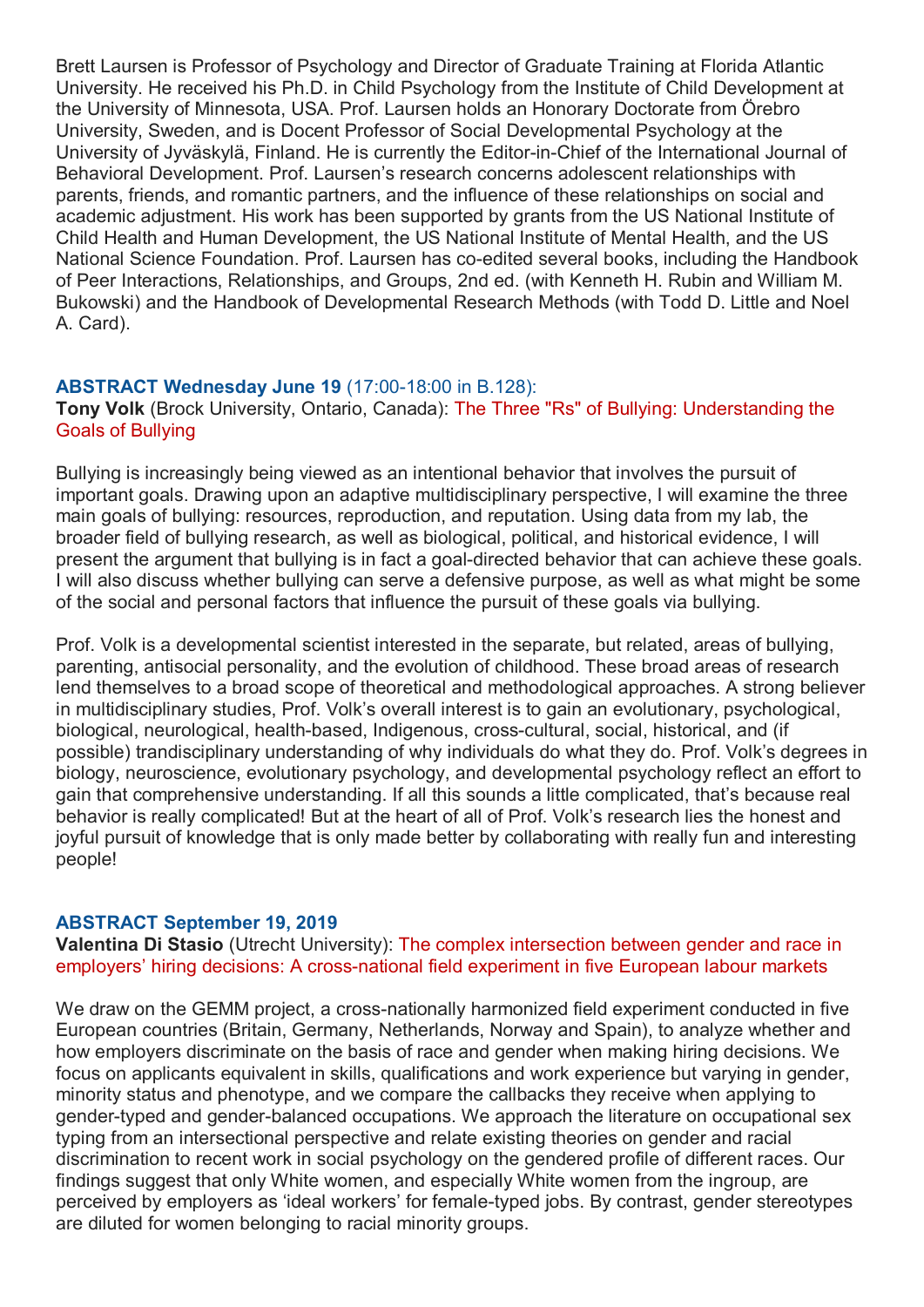Valentina Di Stasio is Assistant Professor at the European Research Centre on Migration and Ethnic Relations (ERCOMER) of Utrecht University, and Associate Member of Nuffield College (University of Oxford). Her recent work focuses on discrimination on grounds of ethnicity, race, gender and religion and is based on experimental as well as observational data. Before joining Utrecht University, Valentina worked at Nuffield College, the WZB Berlin Social Science Centre and the University of Amsterdam. In Amsterdam, she obtained her PhD with the thesis "Why Education Matters to Employers: A Vignette Study in Italy, England and the Netherlands", awarded the "Best dissertation of the year" prize by the European Consortium for Sociological Research (ECSR). Her work has been published in: Annual Review of Sociology, Social Forces, European Sociological Review, Acta Sociologica, Research in Social Stratification and Mobility, Social Science Research, Journal of European Social Policy, The British Journal of Sociology, Journal of Ethnic and Migration Studies.

#### **ABSTRACT September 23, 2019**

#### **Christina Salmivalli** (University of Turku): Why aren't we doing better in erasing bullying? Challenges and possible solutions

Although progress has been made in evidence-based bullying prevention and intervention, there are still too may school-aged children and adolescents who suffer prolonged victimization by their peers. This presentation focuses on the various reasons why stopping bullying can be challenging, and what we should do to further improve our anti-bullying work. The aim is to clarify, based on both quantitative and qualitative data, as well as practical examples from school personnel, when bullying prevention/intervention efforts fail, how, and why. It is argued that we must learn from our successes, but sometimes we learn more by taking a closer look at the failures. An additional focus is the phenomenon called "the healthy context paradox", referring to the fact that in social contexts where the overall level of victimization goes down, students who remain victimized seem to be especially maladjusted  $-$  and the implications this has for research and practice.

Christina Salmivalli is a Professor of psychology at the University of Turku, Finland. She has done school-based research on bullying and its prevention since the early 1990's. Salmivalli's team developed the KiVa antibullying program, which is widely used in Finland and beyond. Salmivalli is the deputy head of the new INVEST flagship research center which aims at increasing wellbeing of Finnish society during childhood, youth and early adulthood and preventing psychosocial risks compromising such development through innovative interventions.

#### **ABSTRACT October 17, 2019**

## **Mark Visser** (Radboud University): Employment trajectories as X and Y and their implications for social inequality

As a response to population aging and in order to keep public pensions affordable, many countries have implemented policies to encourage longer working lives. The Dutch government abolished early retirement schemes and increased the state pension age. However, not everyone might be able and willing to continue working into old age. Older workers with low educational qualifications and in lower-class jobs could be particularly disadvantaged. As more and more older people remain attached to the labor force in later career stages, old-age inequality could be rising if older workers with low levels of education and low social status experience negative consequences of old-age policies and run high risks of being excluded from the labor market. Moreover, this may increase inequality between households, especially when both partners face disadvantages in later life. Applying a life course perspective, two innovative applications of (multichannel) sequence and cluster analysis are shown. The first application uses employment trajectories of older workers as independent variable (X) to predict (early) retirement. The second application uses employment trajectories of older couples as dependent variable (Y). Both examples show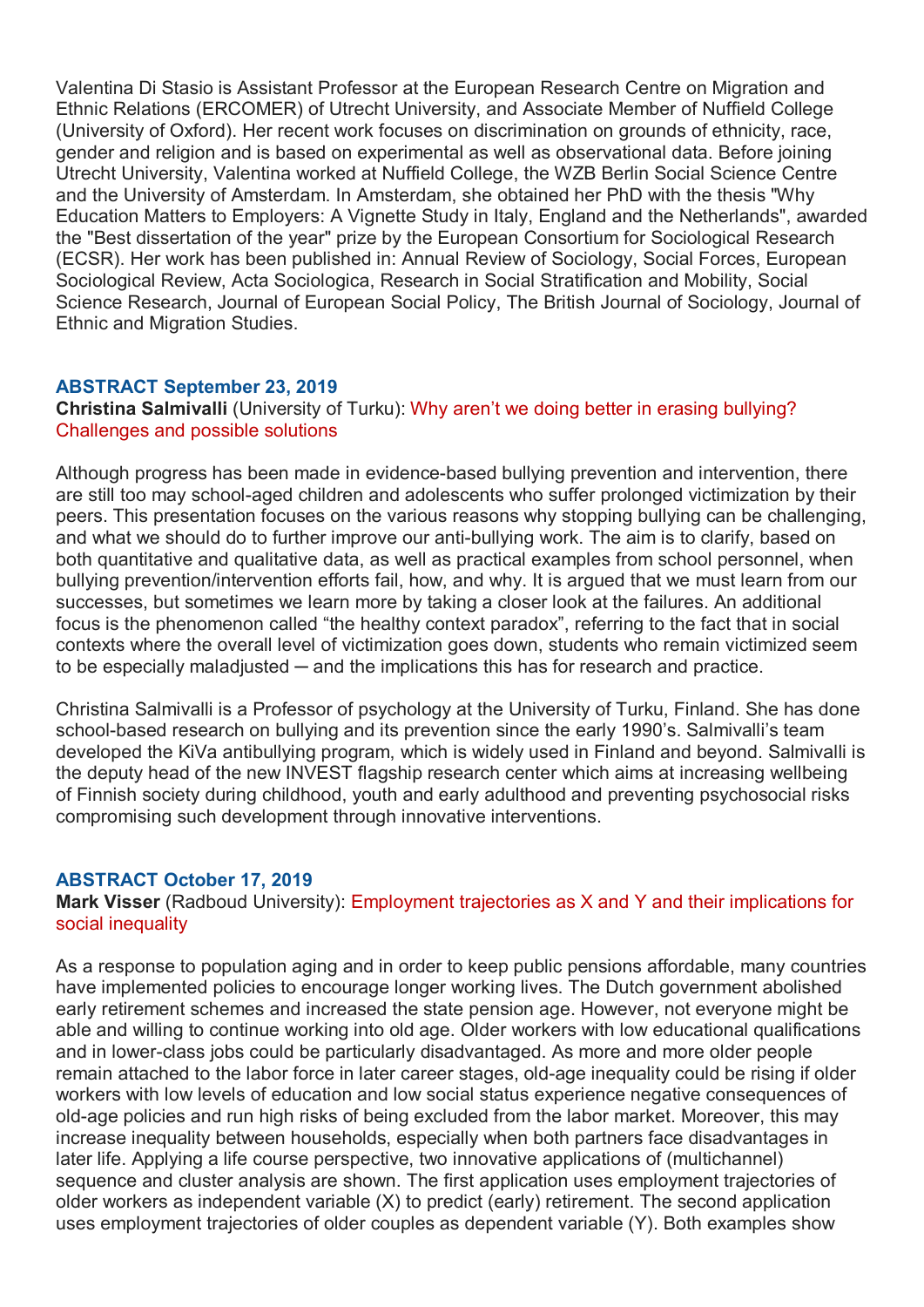pronounced disparities between the lower and higher educated and between those from lower and higher social classes. It is concluded that social inequality is likely to increase in the context of the recent policy changes.

Mark Visser is an Assistant Professor in the Department of Sociology at Radboud University (Nijmegen, the Netherlands). His research interests include the life course perspective, older workers, social capital, social inequality and the welfare state. He has published on these topics in both international and national journals. In 2019, he was awarded the Jowell-Kaase Early Career Researcher Prize.

## **ABSTRACT October 24, 2019**

## **Heiko Rauhut** (University of Zürich): The effect of social networks on other-regarding preferences and the evolution of cooperation

Scholars from diverse disciplines try to identify the mechanisms that explain the large extent of cooperation in human societies. Recent evidence suggests that social networks play an essential role in the evolution of cooperation, however, the role of social influence on other-regarding preferences has often been overlooked. Unfortunately, neither meaningful social contacts nor preferences can be exogenously manipulated, which makes causal inference less attainable than through controlled and randomized experiments. Nevertheless, deep social contacts such as friendships, changing preferences and social influence are important features of societies and play an essential role in human large-scale cooperation. Our approach allows us to study the mechanisms of cooperation in realworld environments, which have before only been studied using computer simulations or artificial laboratory experiments. Incentivized, fine-grained and repeated measurements of other-regarding preferences are combined with the dynamic friendship networks of 57 school classes (N=1258). We apply matching methods using substantial information about individuals, their friends, peers, and teachers to construct suitable comparison groups that allow studying the causal effect social environments have on individual preferences. The results suggest that social environments substantially influence individual preferences and thereby contribute to the development of homogenous clusters. Furthermore, we find that cooperative individuals systematically try to avoid social contacts with uncooperative ones, whereas uncooperative individuals seek new relations towards cooperators. We conclude that norm transmission and conformity play an import role for the development of other-regarding preferences, and paired with a weak partner-selection process contribute substantially to the evolution of cooperation by creating homogeneous clusters.

Heiko Rauhut is Full Professor of Social Theory and Quantitative Methods at the Institute of Sociology. He has recently been awarded an SNSF Starting Grant (equivalent to ERC Starting Grant). Rauhut is also private lecturer ("Privatdozent") at the ETH Zurich. Previously, Rauhut has been appointed as SNSF Professor at the Institute of Sociology. Before, Rauhut has worked at the Chair of Sociology, in particular of modeling and simulation at the ETH Zurich, where he did his "Habilitation". He has done his doctorate at the Institute of Sociology at the University of Leipzig and his Master at the London School of Economics and Political Science.

## **ABSTRACT November 21, 2019**

**Helga de Valk** (NIDI, Den Haag): How migration shapes lives: a research agenda

In this presentation I will introduce my research in the field of migration, families and the life course. I will do so by giving an overview of my research agenda developed over the past 15 years. I will present some of the recent work focusing on the role of welfare systems on migration decisions as well as a study on the life course of the children of immigrants in a comparative perspective. Furthermore, I will give an outlook to future work within my recently started ERC CoG Grant on the role of childhood internal mobility for later life outcomes (MYMOVE).